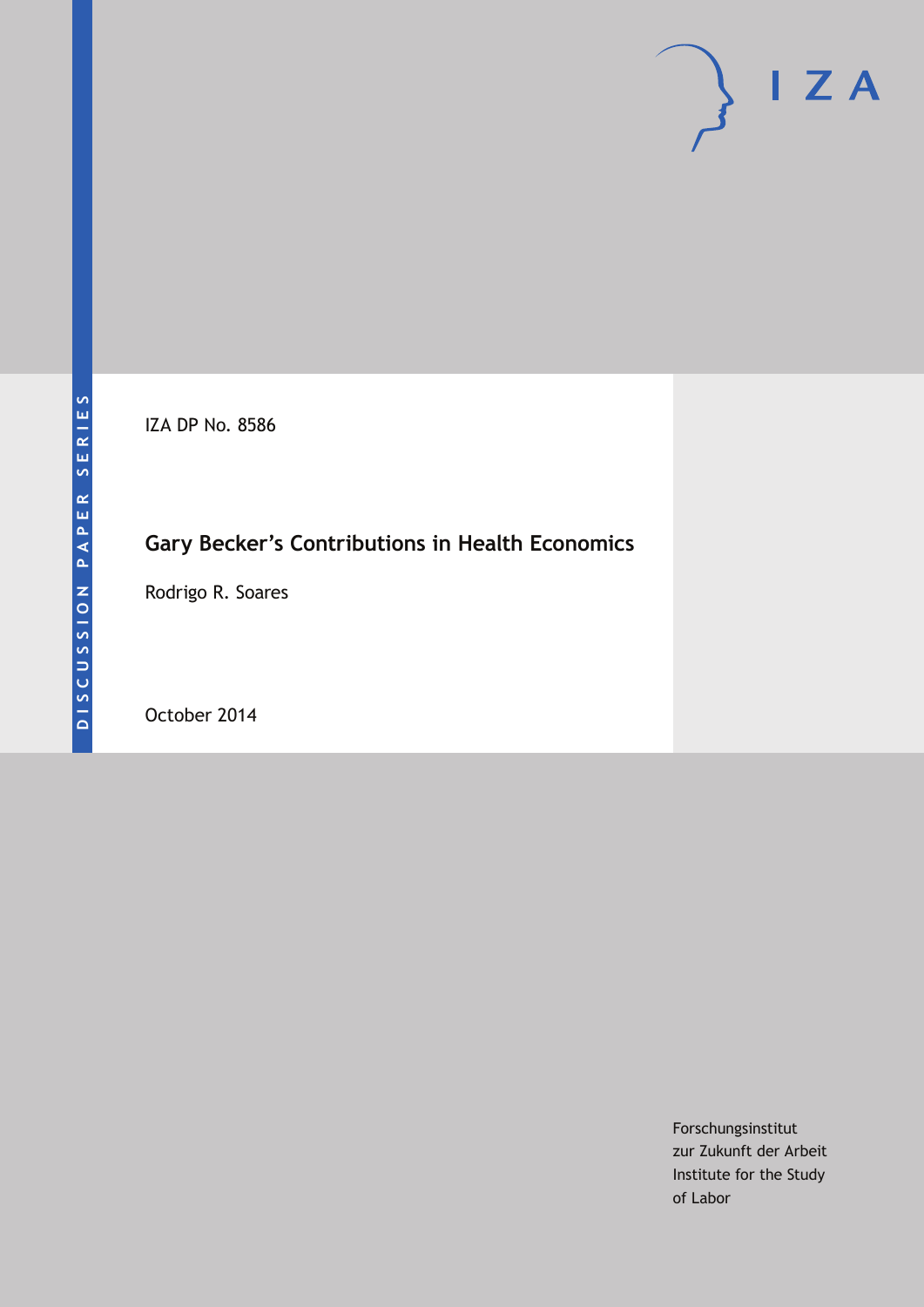# **Gary Becker's Contributions in Health Economics**

**Rodrigo R. Soares**

*Sao Paulo School of Economics – FGV and IZA*

### Discussion Paper No. 8586 October 2014

IZA

P.O. Box 7240 53072 Bonn **Germany** 

Phone: +49-228-3894-0 Fax: +49-228-3894-180 E-mail: [iza@iza.org](mailto:iza@iza.org)

Any opinions expressed here are those of the author(s) and not those of IZA. Research published in this series may include views on policy, but the institute itself takes no institutional policy positions. The IZA research network is committed to the IZA Guiding Principles of Research Integrity.

The Institute for the Study of Labor (IZA) in Bonn is a local and virtual international research center and a place of communication between science, politics and business. IZA is an independent nonprofit organization supported by Deutsche Post Foundation. The center is associated with the University of Bonn and offers a stimulating research environment through its international network, workshops and conferences, data service, project support, research visits and doctoral program. IZA engages in (i) original and internationally competitive research in all fields of labor economics, (ii) development of policy concepts, and (iii) dissemination of research results and concepts to the interested public.

IZA Discussion Papers often represent preliminary work and are circulated to encourage discussion. Citation of such a paper should account for its provisional character. A revised version may be available directly from the author.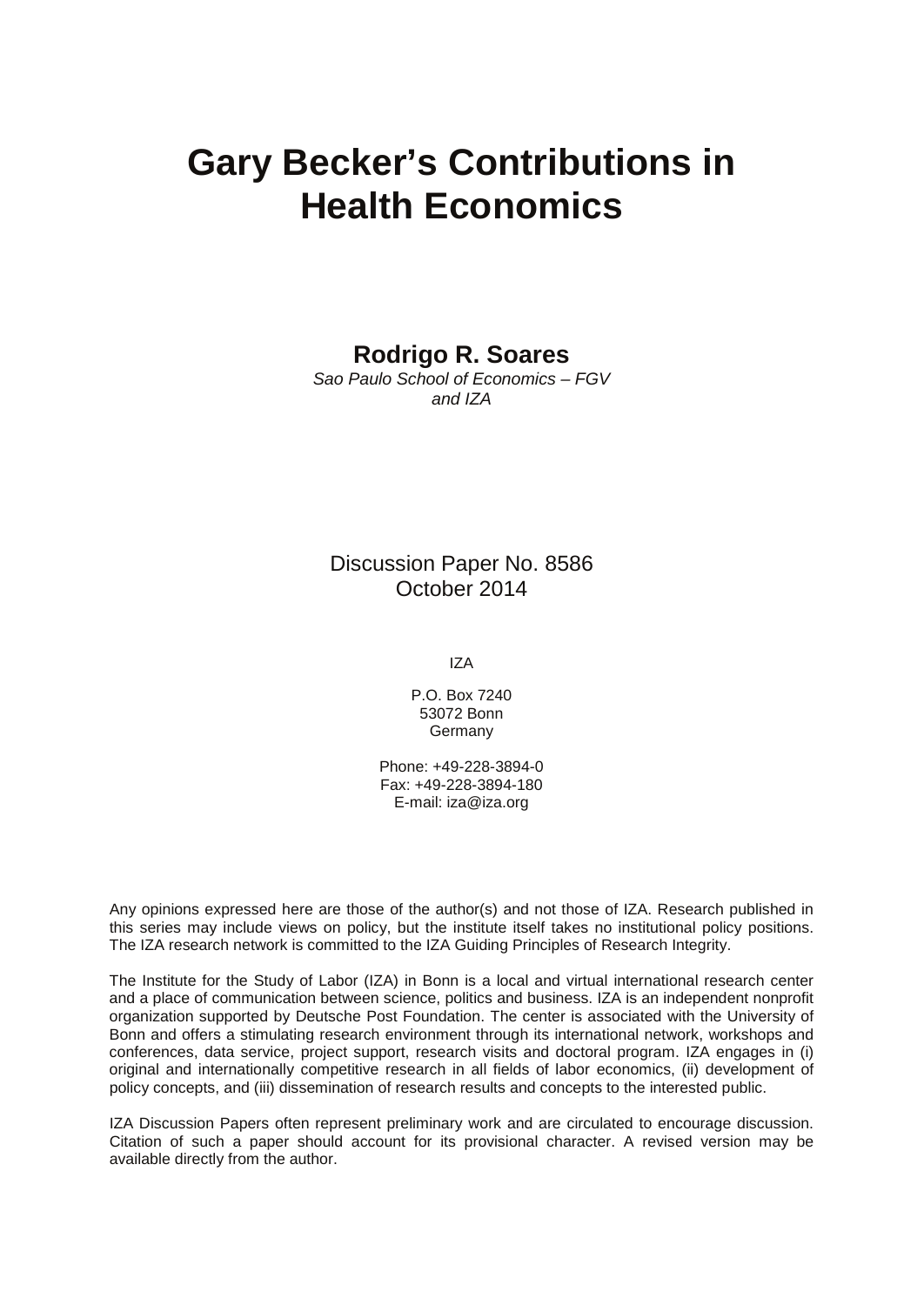IZA Discussion Paper No. 8586 October 2014

## **ABSTRACT**

## **Gary Becker's Contributions in Health Economics**

This short essay reviews Gary Becker's contributions and influence in health economics. It was originally prepared for the collection of short papers in honor of Gary Becker that is scheduled to appear in the inaugural issue of the *Journal of Demographic Economics*.

JEL Classification: I1, J1

Keywords: Gary Becker, health, human capital

Corresponding author:

Rodrigo R. Soares Sao Paulo School of Economics - FGV Rua Itapeva 474, 12o andar 01332-000 São Paulo, SP Brazil E-mail: [rodrigo.reis.soares@fgv.br](mailto:rodrigo.reis.soares@fgv.br)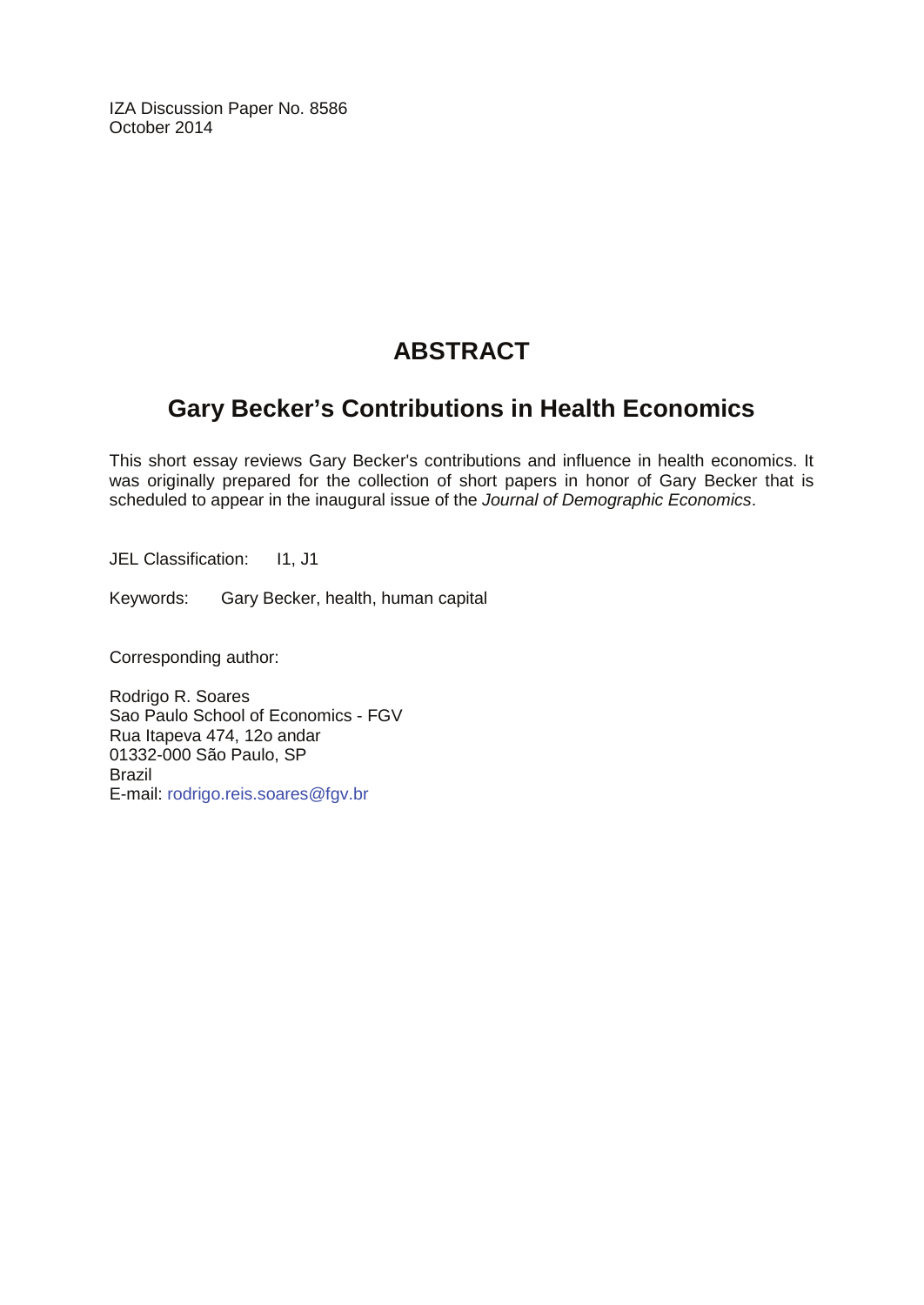#### *Introduction*

Gary Becker's contribution to the field of health economics started somewhat indirectly. The early developments in human capital theory, to which Becker was one of the main contributors, had obvious implications to the economic analysis of expenditures on health, but were almost exclusively focused on schooling and training (Schultz, 1960; Becker, 1962 and 1964). Human capital theory advanced the idea that actions that imply present costs but enhanced individual productivity in the future could be seen as investments in a form of capital. Expenditures in health had many dimensions where such trade-offs were present. A good diet or exercising might not be very much fun, but potentially delivered long term benefits in the form of a longer and healthier life. Preventive medical care demanded time and money, but might also improve future health prospects. This was recognized early on, and a paper on health was even included in the 1961 conference organized by Theodore Schultz and Gary Becker that laid much of the groundwork for later developments in human capital theory (Mushkin, 1962). But the early explorations of health as human capital were somewhat timid conceptually and did not give the field a push that remotely resembled that received by the economic research on education. For the years that followed, health economics persisted mostly as a field dealing with the analysis of health systems and delivery of health technologies.

Only after a decade would the field of health economics witness the development of an encompassing theoretical framework capable of incorporating the main dimensions of health as a consumption good and human capital. Again, this contribution did not carry the authorship of Gary Becker but was impregnated with his influence. The theory that would become the working horse model in health economics for generations to come was developed by Michael Grossman in his Ph.D. dissertation at Columbia University, under the guidance of Gary Becker and Jacob Mincer (later having its main chapter published as Grossman, 1972). In Grossman's words (2004, p.631): "Gary in particular suggested the topic of my dissertation. Originally it was supposed to be a study of the effects of education on health, but along the way he encouraged (some might say demanded) me to broaden it into a theoretical and empirical analysis of the demand for health."

Grossman's (1972) theory built heavily on Becker's "A Theory of the Allocation of Time" to develop a household production model where individuals' could spend resources and time on investments to improve health (Becker, 1965). The benefits from improvements in health would materialize over time, as increased stocks of health capital delivered future utility flows (consumption value of good health), increased time available in each period of life for market and non-market production (akin to reduced morbidity, from the incapacitation perspective), and also potentially increased length of life (reduced mortality). The seeds of virtually all of the ensuing literature on health as human capital and the welfare value of health improvements, even if mostly not explicitly considered,

1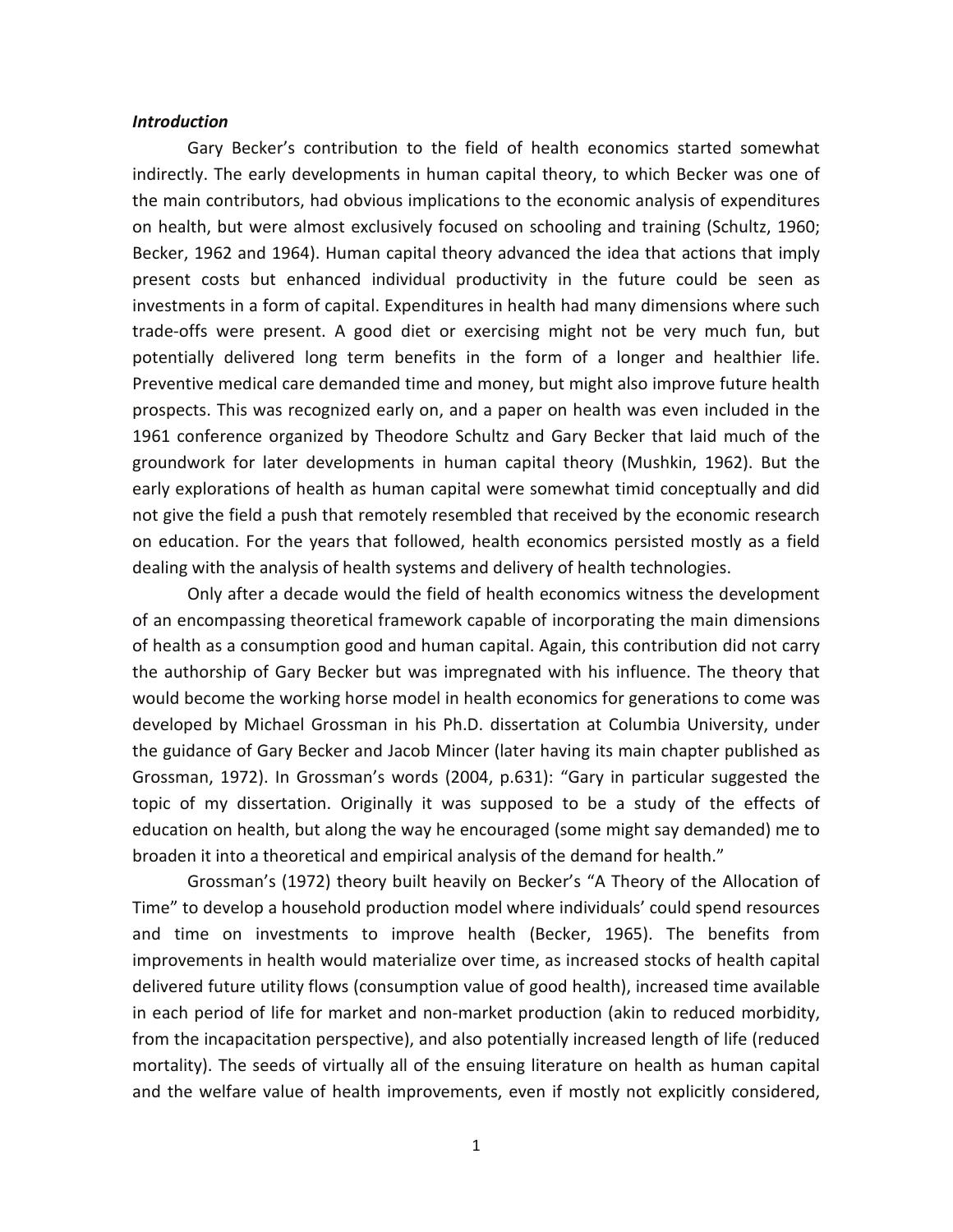were already present in Grossman's early work. These were synthetized and somewhat extended in a neat way by Becker himself, when later in life he became increasingly interested in, and worked more intensively on, topics related to health (see Becker, 2007). Some of the issues considered in this synthesis have far reaching economic implications. Three of them seem to deserve particular attention in a journal dedicated to demographic economics: determinants of optimal investments in health, the welfare value of improvements in health, and complementarities between health and other behavior. I will use this classification to help structure the discussion of the contributions of Gary Becker throughout his life to the study of health as a consumption good and human capital.

#### *Optimal Investments in Health*

The analysis of optimal investments in health involves the evolution of the stock of health over the life cycle, as considered by Grossman (1972), and its interactions with the incentives provided by available technologies and institutions. Becker's early contribution to this topic came in a paper co-authored with Isaac Ehrlich, published just a few months after Grossman's own work (Ehrlich and Becker, 1972). Ehrlich and Becker (1972) considered, in the context of a model of market insurance, the possibility of self-insurance and self-protection. The former was identified with actions that individuals could take that would reduce the loss in case of occurrence of a bad state, and the latter was taken to refer to actions that could reduce the probability of occurrence of a "bad" state. Though they explored the implications of self-insurance and self-protection in a general framework, health is an obvious candidate for this type of analysis and, in fact, was used by Ehrlich and Becker (1972) as a main example of the application of their model. Preventive health care, for example, such as exercising properly or following a good diet, may reduce the probability of a heart attack as well as the recovery prospects conditional on the occurrence of a heart attack. Ehrlich and Becker (1972) explored for the first time the implications of self-protection and self-insurance, analyzing in particular how the possibility of such behavior interacted with existing institutions, such as market insurance. They showed that market insurance and self-insurance are substitutes, but that market insurance and self-protection can be complements. More surprising, the possibility of such complementarity may lead, under certain conditions, to a reduction in the risk of hazardous events due to access to market insurance, overturning the moral hazard argument typical from the insurance literature. This possibility arises because insurance may reduce the cost of self-protection, given that it increases consumption – therefore reducing the marginal utility of consumption – in the bad state (and this partly determines the opportunity cost of expenditures on self-protection). Such considerations can be extremely important for understanding the optimal design of health insurance and even health systems, but have not been fully appreciated by the more recent literature.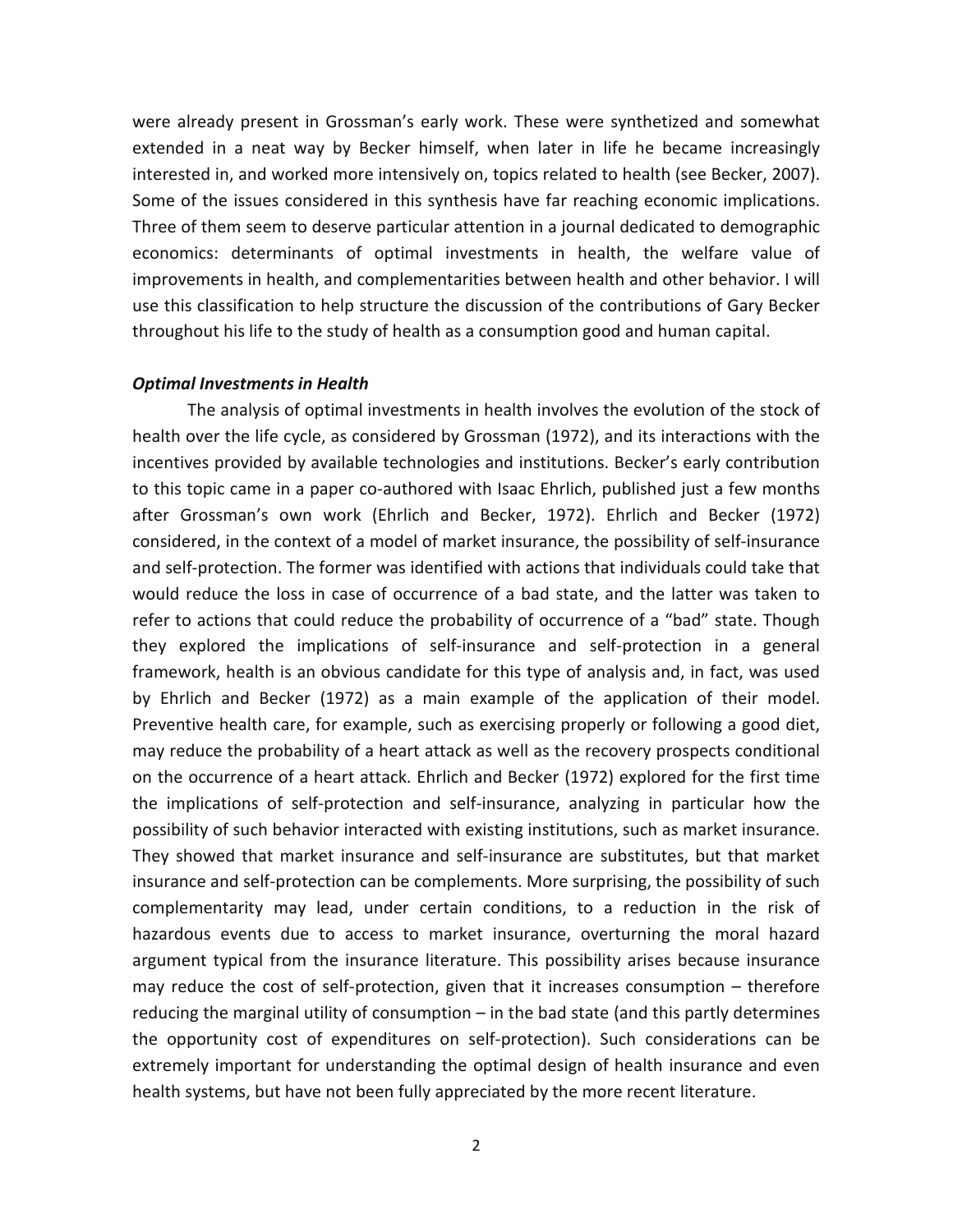Becker revisited the interaction between market institutions and incentives to invest in health almost 30 years later, in a paper co-authored with Tomas Philipson (Philipson and Becker, 1998). Philipson and Becker (1998) analyzed how the presence of old-age mortality-contingent claims – such as annuities, survival benefits in pension plans, or any other payment conditional on individuals' length of life – affects behavior related to survival into old-age (or self-protective behavior into old-age, in the language of Ehrlich and Becker, 1972). They showed that the presence of these types of assets, which have increased dramatically across the world since the mid-20<sup>th</sup> century, increase investments in old-age survival above the socially optimum level, leading, in a sense, to an inefficiently high level of old-age longevity. Philipson and Becker (1998) called this effect a type of moral hazard, but notice that it is a moral hazard that works in an opposite direction to that typically discussed in the insurance literature: in the presence of annuities, individuals invest more in health and self-protection than they otherwise would. This is somewhat similar to the possibility of complementarity between market insurance and selfprotection discussed by Ehrlich and Becker (1972). In Philipson and Becker (1998), individuals do not take into account that their self-protective behavior extending survival into old-age increases the cost of the old-age insurance mechanism, leading to a socially inefficiently length of life.

#### *The Welfare Value of Health Improvements*

The results from Philipson and Becker (1998) came fundamentally from the tradeoff between quantity and quality of life that arises when one starts thinking directly about length of life as a variable that can be changed and that affects human welfare. Their main conclusion derived from the way that the introduction of annuities affected such trade-off and the incentives to invest in extended survival. The interaction between quantity and quality of life also featured prominently in Becker's contribution to the analysis of the welfare value of health improvements. Becker, Philipson, and Soares (2005) developed a parameterized version of a simplified life-cycle model in order to use the framework from the value of life literature to include health in an economically meaningful measure of aggregate welfare. Their framework considered a hypothetical individual who earned the average income per capita of a country in every year of life and that was subject to the survival probabilities observed in that country at that same point in time. Welfare comparisons across countries in a given year were then based on the evaluation of this hypothetical individual, and the income value of health gains could be expressed as the equivalent compensating variation. Based on this notion, Becker, Philipson, and Soares (2005) developed a concept of "full-income" that incorporated both gains in health and income per capita, and that could be used to assess the evolution of overall welfare and its inequality across countries. Since cross-country inequality in mortality was reduced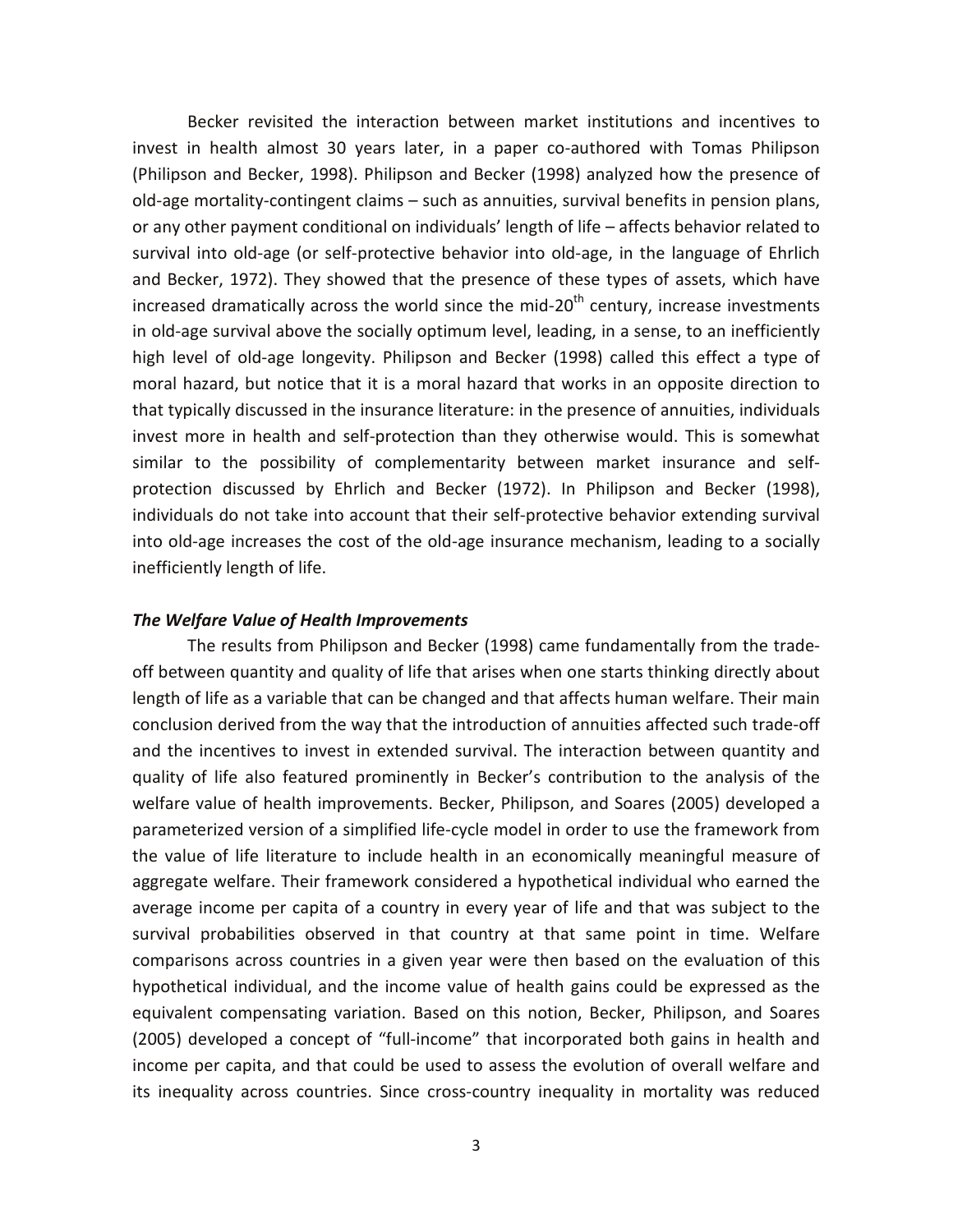substantially over the post-war period, while income inequality did not change much, this measure of "full-income" led to very different conclusions regarding the evolution of welfare inequality across countries, when compared to inequality in income per capita alone. Once survival was incorporated into the picture, one could see a monotonic reduction in welfare inequality across the world during the post-war period. Becker, Philipson, and Soares (2005) also showed that the reduction in mortality inequality across countries was mainly driven by infectious diseases and mortality at early ages. More recent advances in medical sciences – related to reductions in mortality by heart and circulatory conditions and old-age causes of death – had in fact contributed to increased health inequality across countries in the second half of the  $20<sup>th</sup>$  century. This paper had substantial influence on large subsequent literatures on the economic value of improvements in health, on multidimensional (economically based) welfare indices, and on the determinants and patterns of evolution of health inequalities across countries.

#### *Complementarities between Health and Other Behavior*

Though not directly focused on health itself, maybe the most influential contribution of Becker to the field of health economics was related to the complementarities between health and other behavior. His works on habits, time preferences, and investments in human capital have shed light on the important complementarities between health and addiction, health and forward looking behavior, and health and education. Becker and Murphy's (1988) theory of rational addiction explored a setting where past consumption of an addictive – or habit – good increases the current marginal utility of consumption, though possibly reducing the current level of utility. This framework explains how individuals may engage in addictive behavior even rationally and in full anticipation of the future consequences of their acts. It also sheds light on the relationship between health and addictive behavior. "Bad" addictions – those that lower future utility levels – are more costly when survival probabilities are higher. Individuals who expect to die with a high probability attach less value to the negative future consequences of addiction. On the other hand, individuals in good health have more incentives to develop good habitual behavior, which tends to increase future utility levels together with marginal utilities. Some of the implications of this theory were tested by Becker, Grossman, and Murphy (1994) for the case of cigarette addiction, but without a particular emphasis on issues related to health. This type of effect would be further reinforced if the health consequences of "bad" and "good" addictions – such as risks of overdose from drug consumption and increased probability of survival from exercising – were explicitly incorporated into the model developed by Becker and Murphy (1988). In that case, as Becker (2007) alludes to, the additional effect of competing risks would further reinforce the interaction between poor health and addictive risky behavior.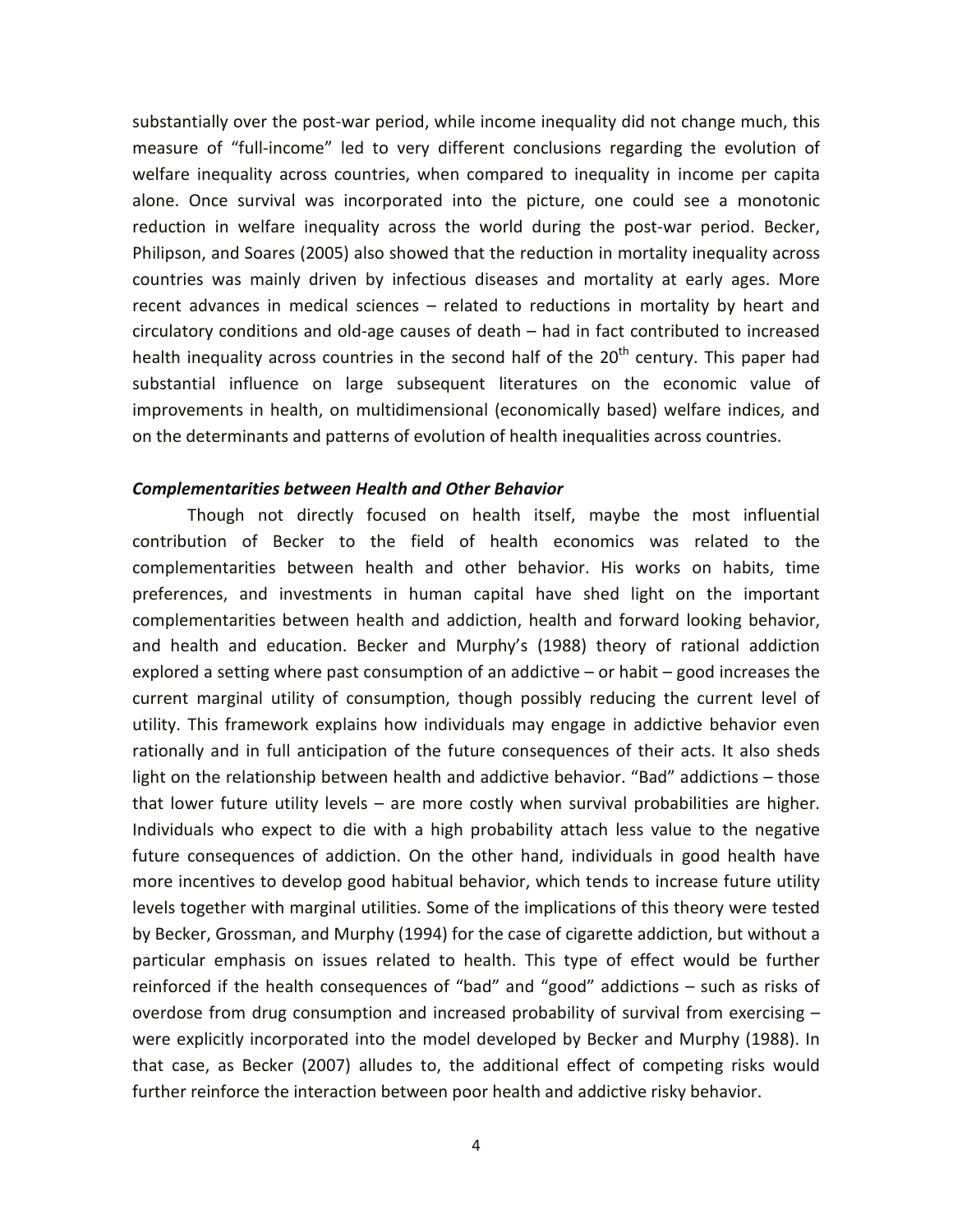What lies behind this discussion is the idea that health, given its human capital nature, is intrinsically connected to any other behavior that implies trade-offs over time. This connection manifested itself again when Becker and Mulligan (1997) analyzed the determinants and consequences of individual investments in the subjective rate of discount over time. They considered a theory where individuals could spend resources to reduce the discount applied on future utility, or, in other words, to increase the relative value attributed to future welfare in comparison to current welfare. Becker and Mulligan (1997) conceived these investments as being related to an effort on the part of individuals to increase their own appreciation of the future, mostly through imagination and introspection, but also through consumption of market goods that would increase focus on future objectives. They extensively explored the interrelations between the possibility of investment in this "future-oriented" capital and various dimensions of health. In their theory, increases in longevity – or, equivalently, reductions in mortality rates – increase the return to investments in future-oriented capital, therefore increasing the utility weight attributed to each future period of life. Similar effects would also be triggered by the perspective of good health in the future as refers to lower morbidity, for a given pattern of survival (assuming that lower morbidity leads to an increased flow of utility in each period of life, or increased time available for production). By increasing future utility, reductions in morbidity would also raise the return to investments in future-oriented capital. It is easy to see how the extension of this theory to incorporate endogenous investments in health would immediately generate a reinforcing effect between discount rates and health. Individuals that attach more weight to the future have more incentives to invest in health in order to increase longevity and reduce future morbidity, which, in turn, increases the incentives for further investments in reducing the discount rate applied to future welfare. Rational addictions, as defined by Becker and Murphy (1988), would also display similar complementarities to investments in future-oriented capital.

The complementarity with health is probably most pervasive and economically relevant in the case of education. The early contributions of human capital theory already implied that increases in the planning horizon  $-$  or, in this case, longevity  $-$  increase the returns to investments in education (Becker, 1964). But the later development of the economics of the family and, particularly, of the economic theories of investments in children and fertility, further reinforced this link and highlighted its relevance in an intergenerational setting. Becker and Tomes (1976) explored how the incorporation of child endowments in the household problem affects the decision of parents. They showed that when deciding how much to invest in children with different endowments, parents are faced with two opposing forces: children with higher endowments generate higher return to investments in terms of human capital results, but children with lower endowments are more dependent on parental transfers to increase future welfare.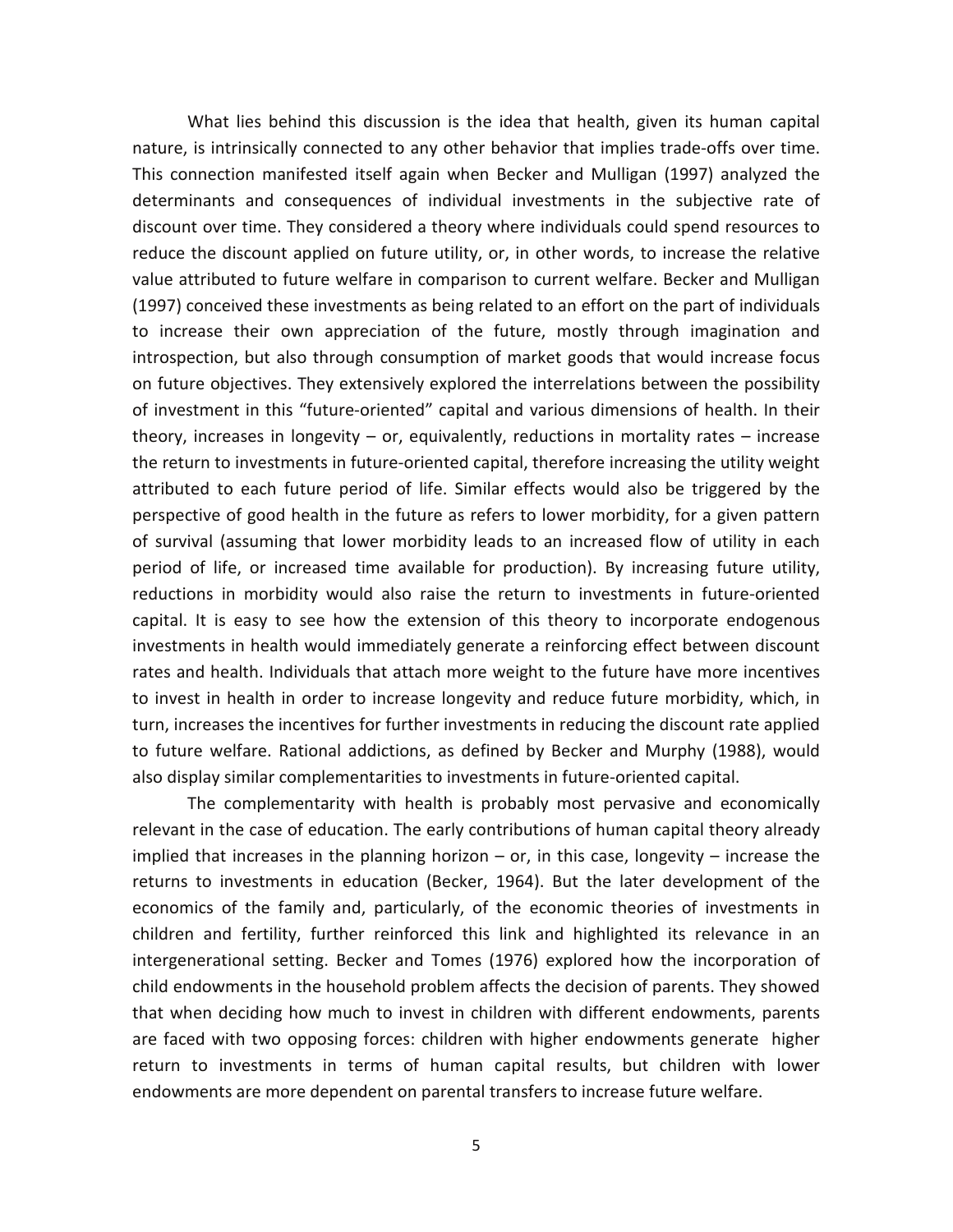The framework developed became by Becker and Tomes (1976) became the benchmark model to think about parental investments in children, and to understand whether parental decisions tends to compensate or to reinforce differences among children. Endowments, in their setting, were interpreted as referring to "…ability, public support, luck, and other factors" (Becker and Tomes, 1976, p.S152). In perspective, and benefiting from the last half century of advances in medical sciences, we now understand that a substantial part of these endowments is determined by health conditions before birth and during the first years of life. So it is natural to think about endowments of children and adults, and their relationship with investments in human capital, as in fact reflecting the complementarity between health and investments in education. Not only that, by thinking of endowments as related to health, the relationship between child health and fertility can also be better understood. By reducing the relative cost of child quality, improvements in health tends to shift the quantity-quality trade-off towards fewer and better educated children. The effect of child mortality can also be immediately incorporated in a setting such as this, as an extreme case in which investments in children's human capital generate have some probability of generating no return whatsoever. Indeed, this is how the more recent empirical literature has interpreted the implications of Becker and Tomes (1976). Large literatures have followed the initial theoretical explorations of Becker on investments in human capital and the impact of endowments on investments in children and fertility. Some papers have explored the two way relationship between education and health, a natural outcome of the complementarity between the two. Others have looked at the impact of indicators of health at birth and during childhood on investments in children and number of children, and also at the effect of heterogeneity in endowments within the household.

This interaction of health with human capital, embedded within a context including fertility choice, assumed yet an additional relevance when human capital theory was brought to the analysis of the determinants of the demographic transition. Becker, Murphy, and Tamura (1990) brought together several aspects of the theories of human capital, investments in children, fertility, and growth in order to develop a model that could reproduce the main economic and demographic changes observed during the last centuries. In their model, economies could display an equilibrium without investments in human capital, with high fertility, and without growth, or an equilibrium with investments in human capital, low fertility, and growth. Initial conditions and the value of some key parameters – such as productivity, cost of children, and length of life – would determine where the economy would end up. Though Becker, Murphy, and Tamura (1990) did not pay much attention to health, their framework, when coupled with the complementarities between health, human capital, and fertility discussed before, opened up the possibility of understanding the role of "exogenous" changes in health, driven by advances in medical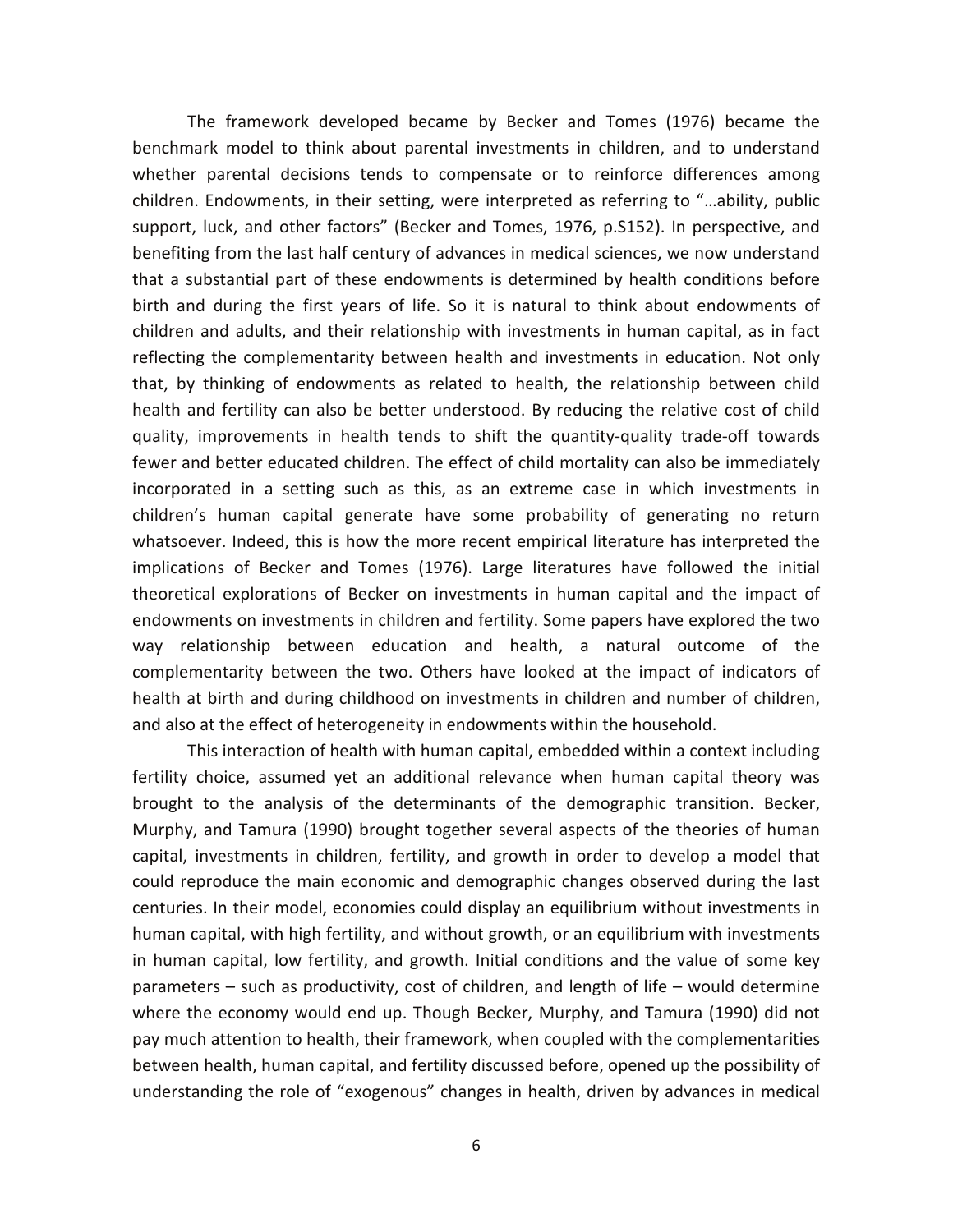and biological sciences, as driving forces behind the process of demographic transition. This approach generated a stream of research, with both theoretical and empirical contributions, exploring the role of improvements in health as determinants of the historical reductions in fertility and increases in schooling that typically follow the onset of the transition.

#### *Concluding Comments*

The last contribution of Becker to the field of health economics falls somewhat outside of the framework of health as human capital and consumption good focused here, but is still worth mentioning. Becker and Elias (2007) looked at the market for organ donations and argued, with theory and empirical evidence, that a private market for organs, including both live and cadaveric donations, could be welfare improving if properly regulated. Their logic trusted on the role of financial incentives to reduce the gap between the supply and demand of organs, a major problem for health systems around the world. Though this proposal may seem somewhat farfetched, it is gaining increasing attention in the public health debate in recent years, and has indeed been implemented in a few specific markets.

Health economics represented a relatively small and somewhat late interest in the broader research agenda of Gary Becker. Yet, it is difficult not to see his influence in virtually every topic of research in the area involving any sort of theoretical analysis or motivation. As in many other areas that he touched but briefly, Becker has left permanent imprints on the economic analysis of health as consumption good and human capital. The longevity of his ideas will continue to be strong complements to future advances in health economics for a long time to come.

#### *References*

- Becker, Gary S. (1962). Investment in Human Capital: A Theoretical Analysis. *Journal of Political Economy*, 70(5), part 2, 9-49.
- Becker, Gary S. (1964). *Human Capital: A Theoretical and Empirical Analysis, with Special Reference to Education*. University of Chicago Press, Chicago.
- Becker, Gary S. (1965). A Theory of the Allocation of Time. *Economic Journal*, LXX(299), 493-508.
- Becker, Gary S. (2007). Health as Human Capital: Synthesis and Extensions. *Oxford Economic Papers*, 59(3), 379-410.
- Becker, Gary S. and Julio J. Elias (2007). Introducing Incentives in the Market for Live and Cadaveric Organ Donations. *Journal of Economic Perspectives*, 21(3), 3-24.
- Becker, Gary S., Michael Grossman, and Kevin M. Murphy (1994). An Empirical Analysis of Cigarette Addiction. *American Economic Review*, 84(3), 396-418.